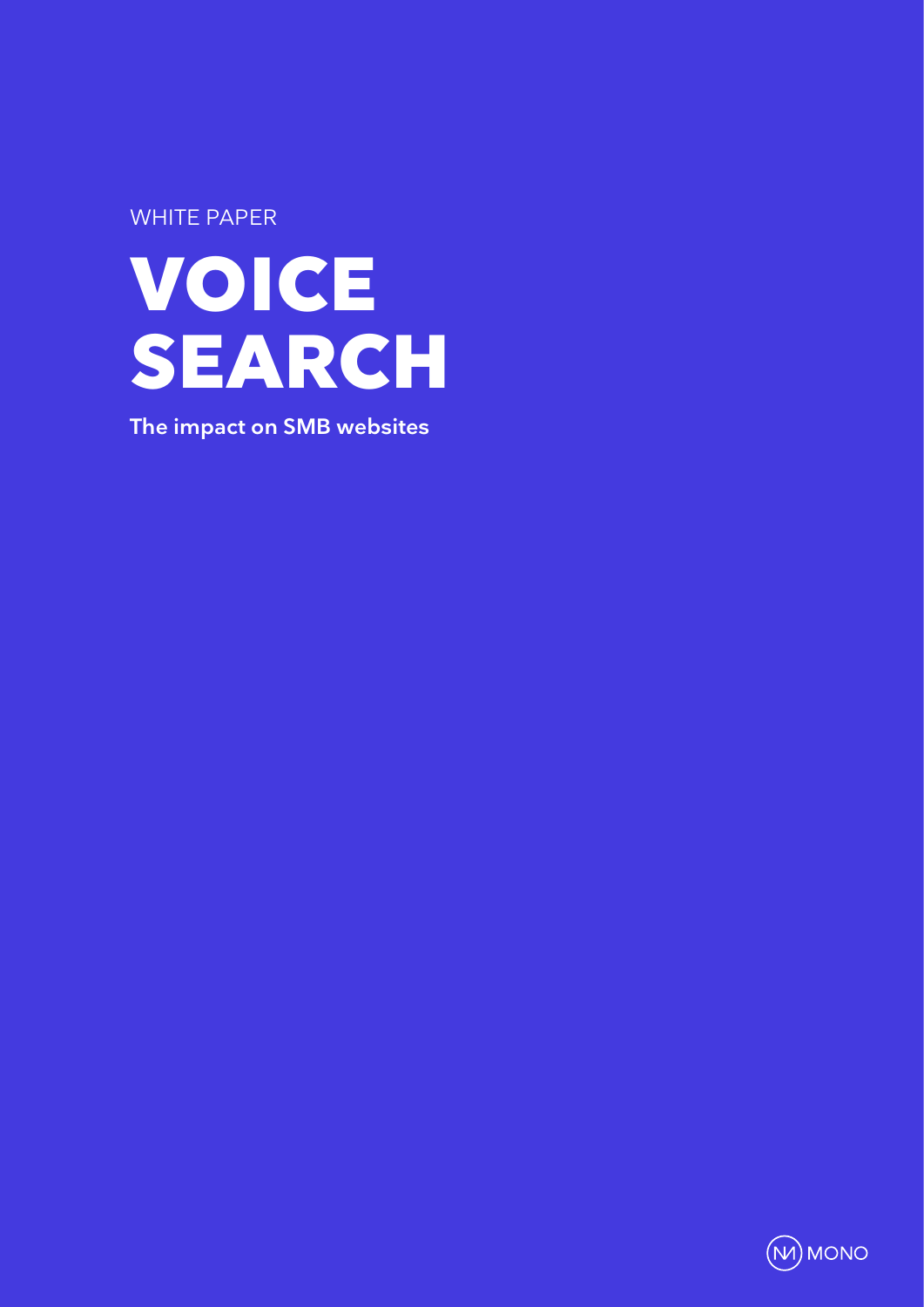# **TABLE OF CONTENTS**

|     | Part 1 Introduction                               |  |  |  |
|-----|---------------------------------------------------|--|--|--|
|     | Part 2 Understanding voice search                 |  |  |  |
|     | 2.1 What is voice search?                         |  |  |  |
|     | 2.2 Why is it so popular?                         |  |  |  |
| 2.3 | Why should it matter to SMBs?                     |  |  |  |
|     | Part 3 Websites and voice search                  |  |  |  |
|     | 3.1 Websites as an authoritative source           |  |  |  |
|     | 3.2 Empowering brand voice                        |  |  |  |
|     | Part 4 Optimizing websites for voice search       |  |  |  |
|     | 4.1 Structured content                            |  |  |  |
|     | 4.2 Editorial content                             |  |  |  |
|     | Part 5 Voice search - a new way to drive business |  |  |  |
|     | Part 6 Summary                                    |  |  |  |

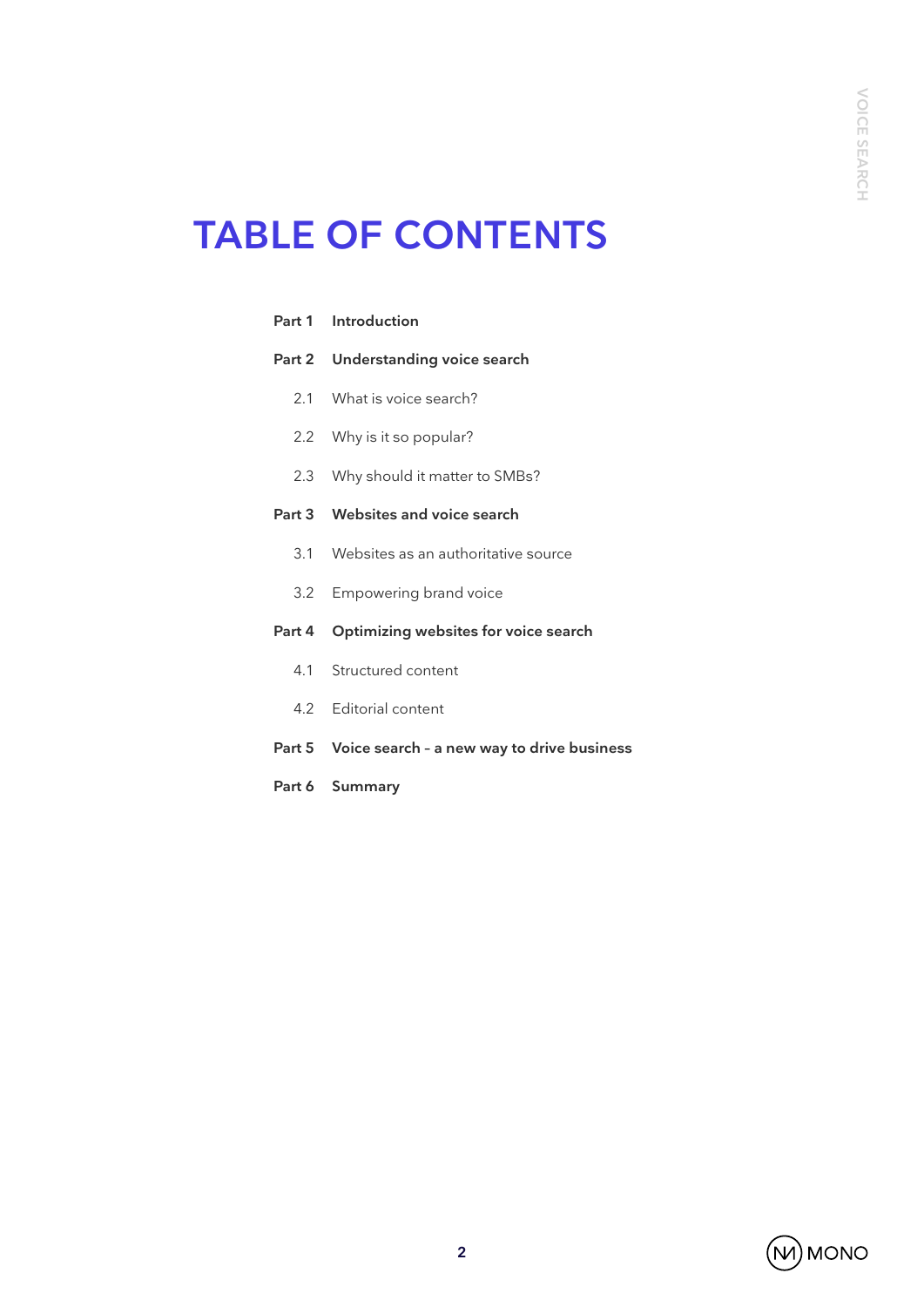# **PART 1: INTRODUCTION**

Search is changing. It's as simple as that. The days of opening your browser, loading your preferred search engine and typing in your search query will soon be a digital relic. In today's fast-paced world, voice technology is gaining terrain at high speed. It is nearly always accessible for consumers – from the smartphones in our pockets to the digital voice assistants we have installed in our cars and homes, and it is becoming a bigger and bigger part of our everyday lives.

Businesses have also been taking notice and to adapt to the growing popularity of voice technology amongst consumers, marketers are shifting focus from traditional search engine optimization (SEO). The new focus for big businesses is to create content strategies that ensure their brand is featured in voice search queries.

So what does this mean for small- and medium-sized businesses (SMBs) and their websites? This white paper tackles the important question of how voice search impacts the online presence of SMBs and how to tackle it head on. It also explains how Mono's approach in leveraging structured data on SMB websites can help ensure that digital presence of small businesses is not only optimized for voice search and online data consistency, but also provides a foundation for evolving technologies of the future.

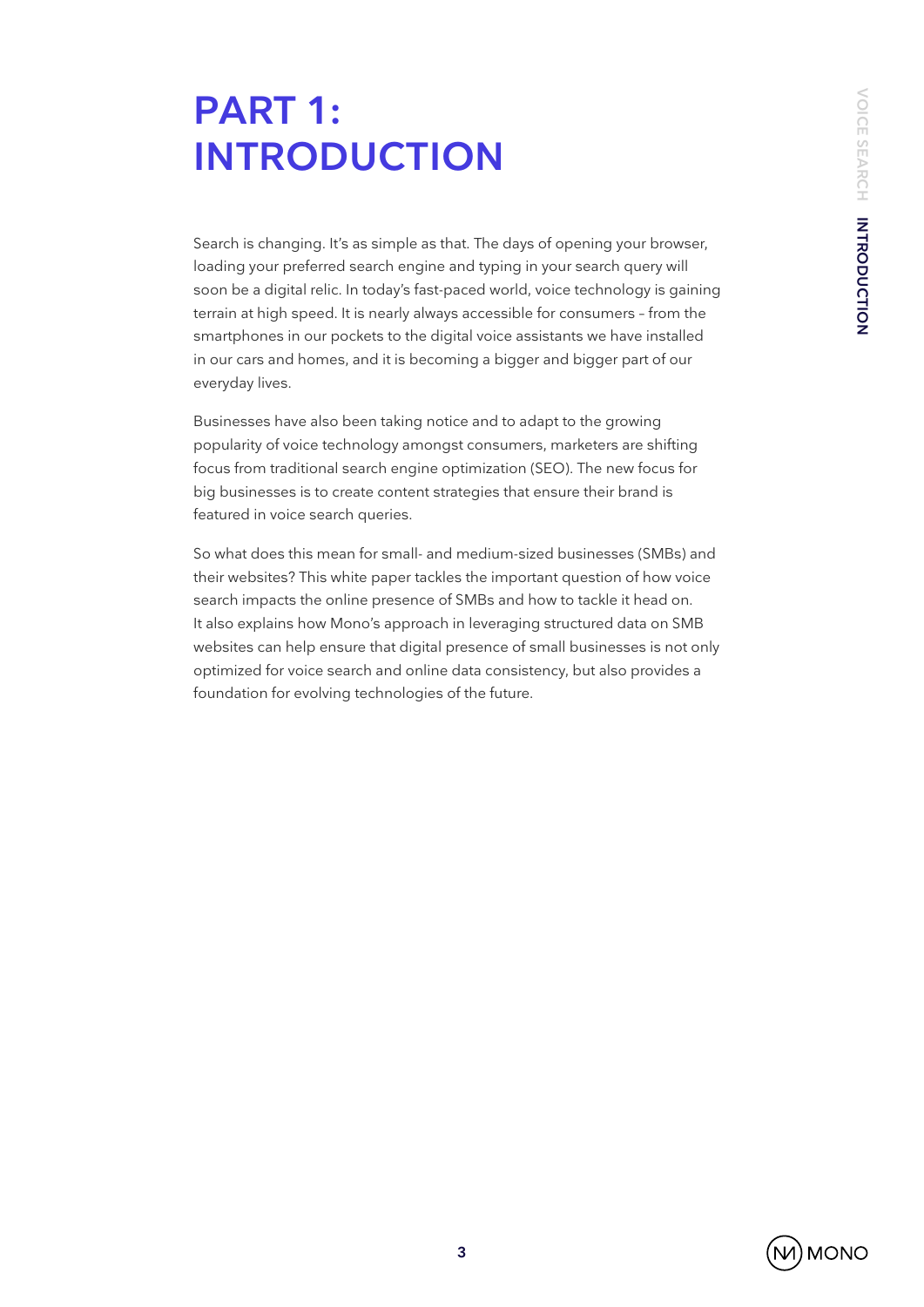# **PART 2: UNDERSTANDING VOICE SEARCH**

## **2.1 WHAT IS VOICE SEARCH?**

Most of us have tried voice technology in some form or another. From asking Siri about the weather today or asking Alexa for the latest news, voice search gives users the ultimate convenience of using their voice to prompt a command or question, and get an answer in return in just a few seconds without actually touching a device.

From a technical perspective, voice search leverages both voice recognition technology and natural language processing algorithms to decode and understand a user's search query (delivered by voice) to find a matching answer on the internet, which can be relayed back to the user. To succeed, search engines need to try to understand the actual intention of a search, determine which content is available, and then they need to match the 'intention' of the search with the best result (relevant and quality content).

The search intention can be summarized as the total sum of many different factors. Some important examples are:

- Location of the user for example: Los Angeles
- Time of day for example: 8-9 am, 3-4 pm
- The type of query in this case: voice query



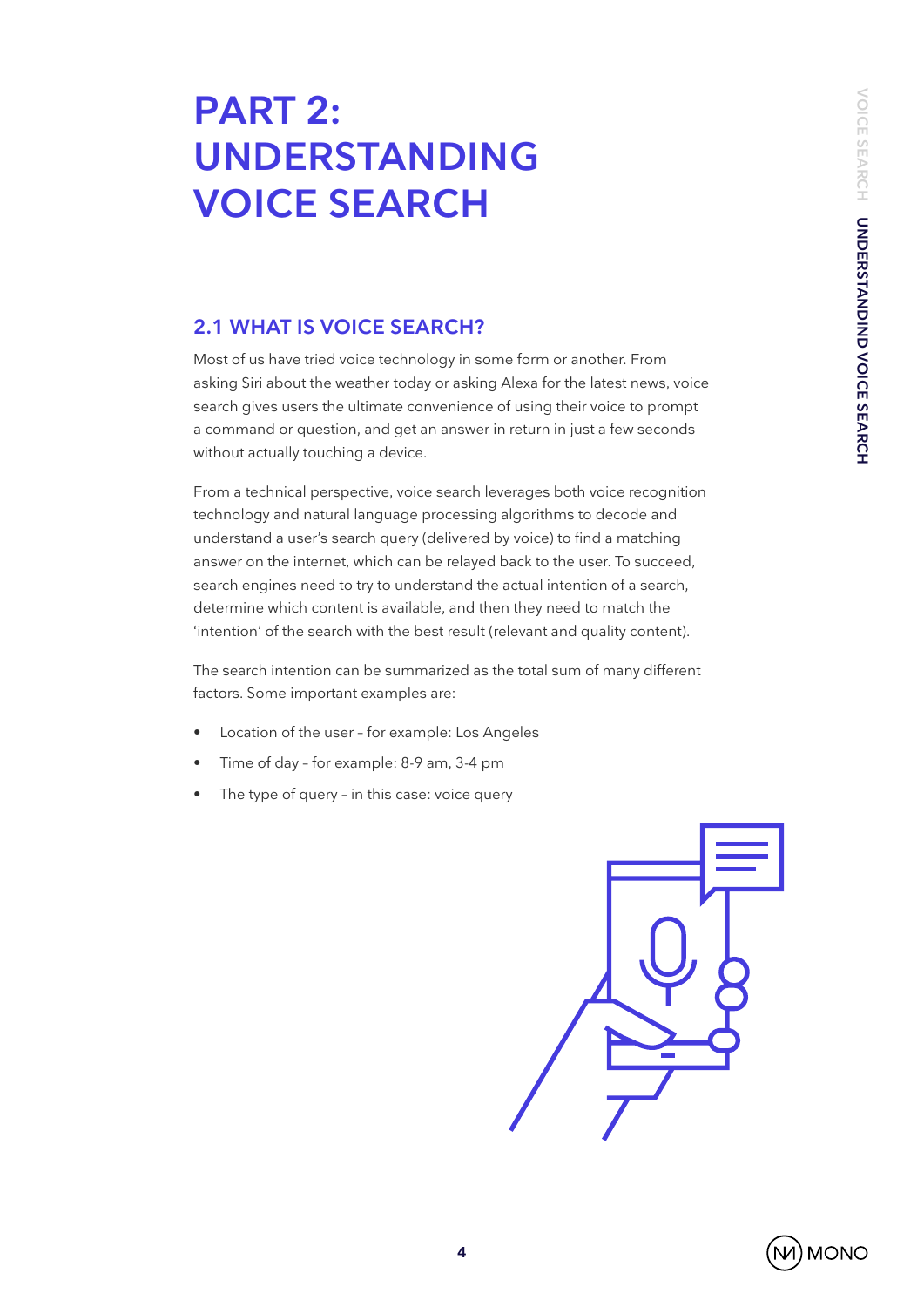The most notable difference in voice search, compared to traditional search, is that on devices with digital voice assistants (like Alexa or Google) only one answer is given to a search query. The choice of a results on the search engine result page (SERP) no longer exists, and voice search therefore relies extra heavily on finding authoritative and structured content in order to be able to correctly and accurately respond to the user's search query. Google voice search combines the input from the search query with knowledge of:

- Indexed quality content on the web: Gathered by crawling websites for structured content and evaluating the quality/trustworthiness of websites based on various ranking parameters
- Context of the search query: Uses language models to aggregate data on the context of words in search queries, making it easier for digital assistants to understand different ways consumers may phrase the same search query
- Which destinations are popular: Determined on traffic, reviews and big data analysis, helping digital assistants understand what consumers qualify as helpful<sup>1</sup>

#### **We tried asking a Google Home device**



nale, 2018, google

**According to Wikipedia**, Google Voice Search or Search by Voice is a Google product that allows users to use Google Search by speaking on a mobile phone or computer, i.e. have the device search for data upon entering information on what to search into the device by speaking.

Clearly no product promotion there, right? All joking aside, this is a perfect example that highlights why optimizing your digital presence for voice search is critical. Voice will continue to be an important way for businesses to build a strong digital presence and leverage the opportunity to promote their brand in voice search queries.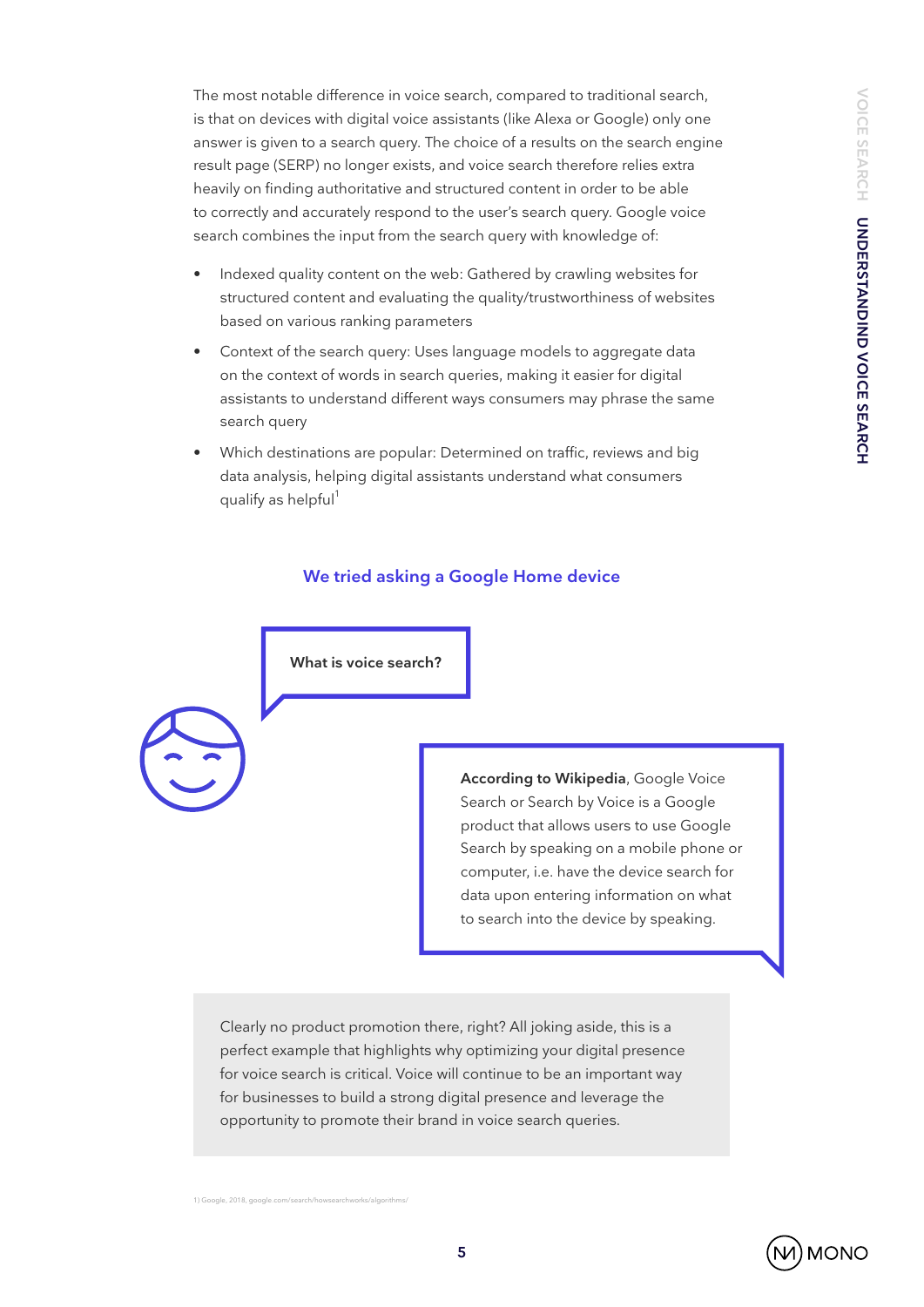## **2.2. WHY IS IT SO POPULAR?**

The launch of the digital voice assistant Siri by Apple in 2011 catapulted voice search into the mainstream, mass market. Today, all smartphones come pre-installed with some form of digital voice assistant, and according to a study by Google, $^2$  41% of adults and 55% of teens are using voice search at least once a day.

### **Today's popular voice assistants & digital devices**

|                  | <b>Apple</b><br><b>Siri</b>                        | Google<br><b>Google Assistant</b>                      | Amazon<br><b>Alexa</b>         | <b>Microsoft</b><br>Cortana                |
|------------------|----------------------------------------------------|--------------------------------------------------------|--------------------------------|--------------------------------------------|
| Launched         | 2011                                               | 2016                                                   | 2014                           | 2014                                       |
| Voice<br>command | Hey Siri                                           | Hey Google                                             | Hey Alexa                      | Hey Cortana                                |
| <b>Devices</b>   | iPhones, iPads,<br>Mac computers,<br>Apple Homepod | Google Pixel<br>smartphones,<br>Google Home<br>devices | Amazon Echo,<br>Sonos speakers | Integrated<br>with Harmon<br>Karmon Invoke |

Other popular digital voice assistants include Samsung's Bixby, Alibaba's Tmall Genie, Baidu's Xiaoyu Zaijia (Little Fish), Xiaomi's Xiao Ai and JD.com's LingLongDingDong

#### **Did you know?**

The majority of digital voice assistants have a female voice. According to studies, consumers find female voices more welcoming and understanding.

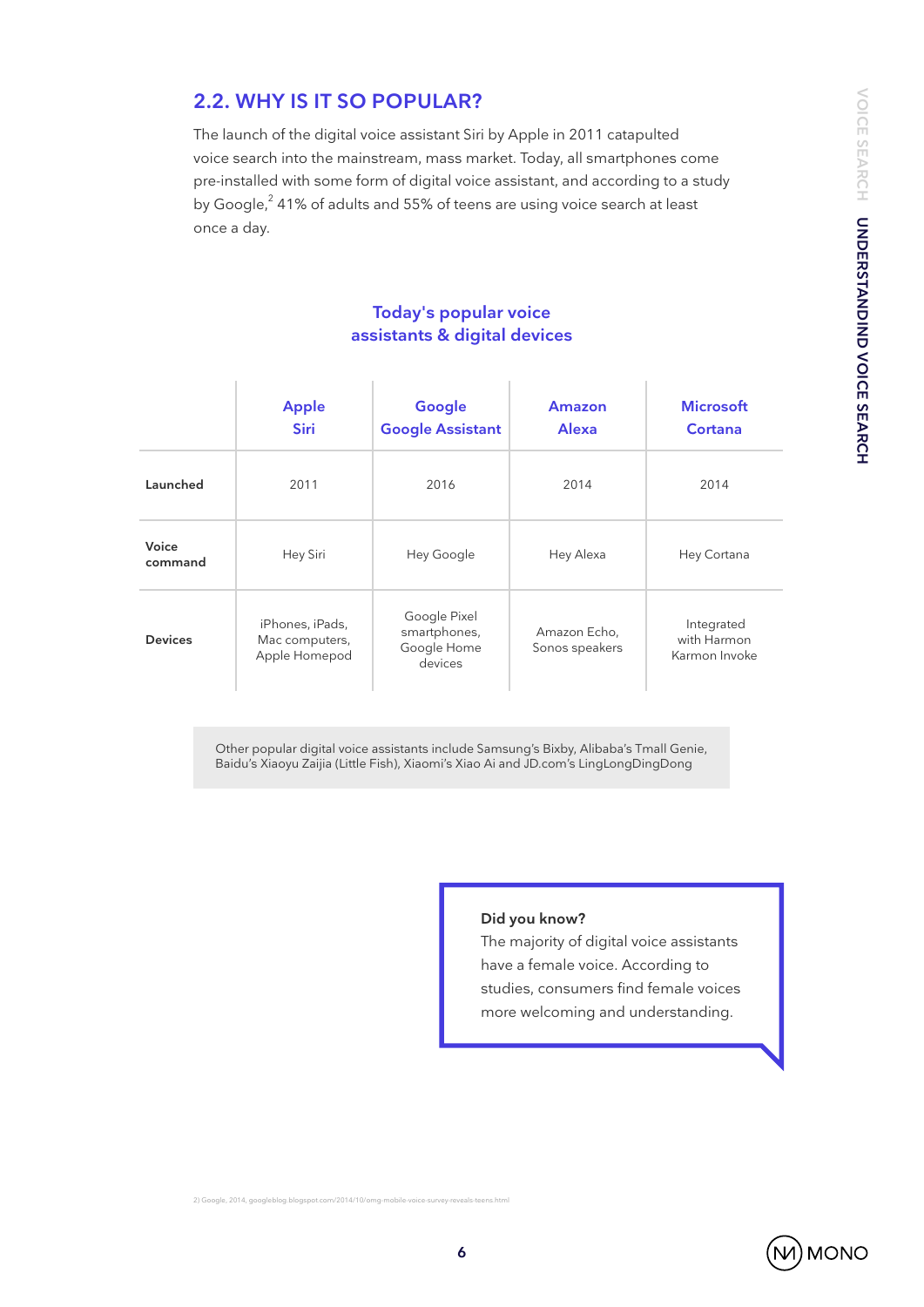**VOICE SEARCH UNDERSTANDIND VOICE SEARCH VOICE SEARCH UNDERSTANDIND VOICE SEARCH**

It's really no surprise that voice search has been adopted so quickly, as it is fast and easy to use. Leveraging voice as a medium for technology has not only made it more natural for users to integrate technology into their lives, but according to a study by Stanford University, $^3$  it is also faster - as humans can speak to digital voice assistants three times faster than they could type the same search query.



#### **Top voice search usage reasons**

Source: Statista 2015

Humans are simply more comfortable talking, and 53% of people who own a voice-activated speaker even say it feels natural talking to it $^4$  and 41% of voice speaker owners even feel it's like talking to a friend or another person. Ultimately, it's easier and it's more fun, as key statistics from the 2015 survey Statista<sup>5</sup> indicate.

3) Stanford University, 2016, hci.stanford.edu/research/speech/ 4) Google, 2017, thinkwithgoogle.com/data-gallery/detail/talking-to-voice-assistant/<br>5) Statista, 2015, statista.com/statistics/467725/top-voice-search-usage-

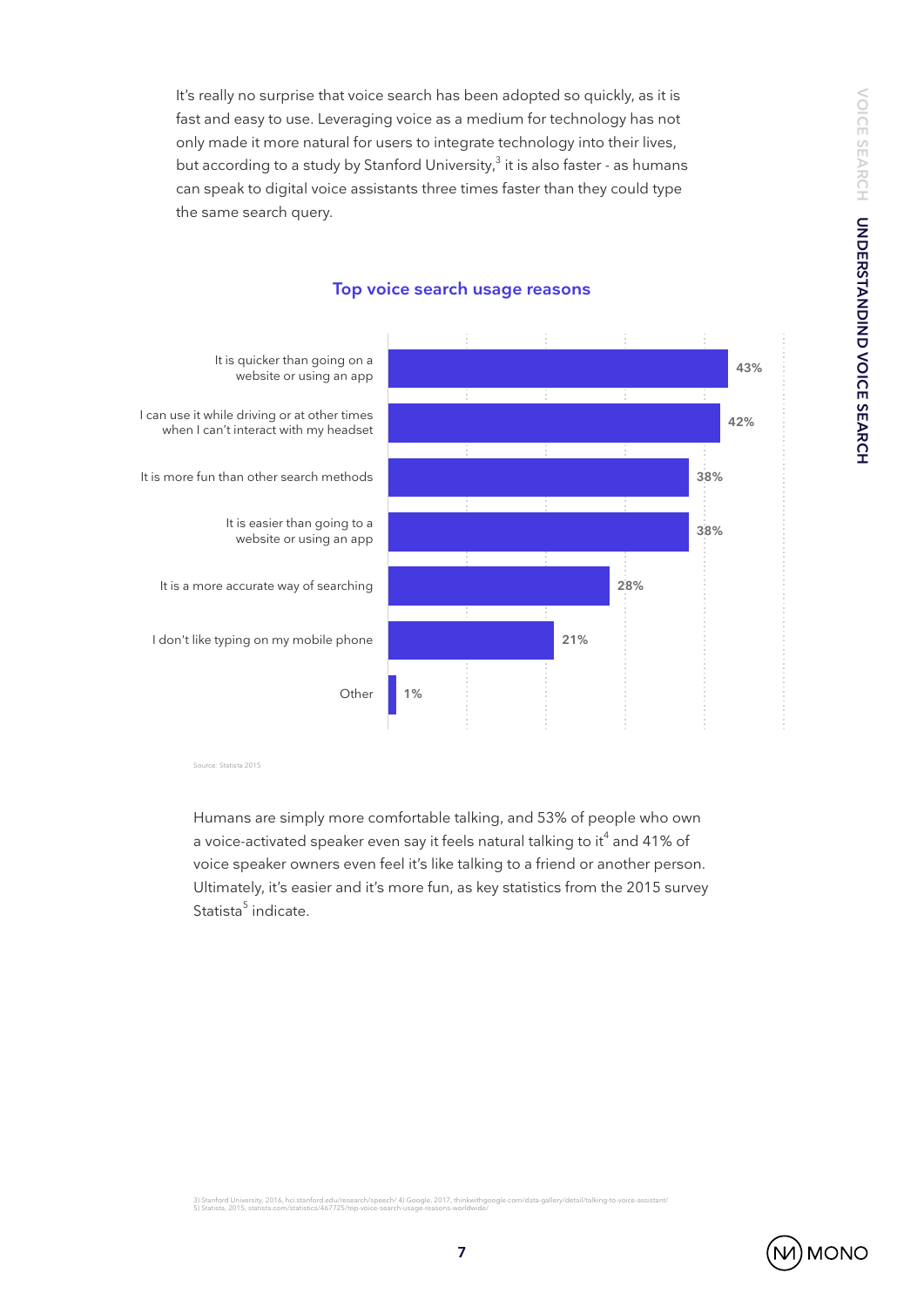#### **How consumers are using voice search**

So with the proliferation of voice search amongst consumers, what are they actually searching for? One study found that consumers use voice search queries for:



Source: SoundHound, 2015 via KPCB 2016 Internet Trends Slide 124: kpcb.com/blog/2016-internet-trends-report

While there are a lot of statistics out there highlighting different percentages of consumers using voice search for one thing or another, it does point to the fact that users may be asking digital voice assistants to help them with more diverse, and in some cases much more specific tasks, such as:

- General information searches that include: Daily news, weather, recommendations, addresses, directions
- Personal assistant searches that include: Researching products, purchasing products, setting alarms
- Local information searches that include: Finding a specific kind of shop or restaurant nearby, movie times
- Fun and entertainment searches that include: Looking up facts, jokes, podcasts, music

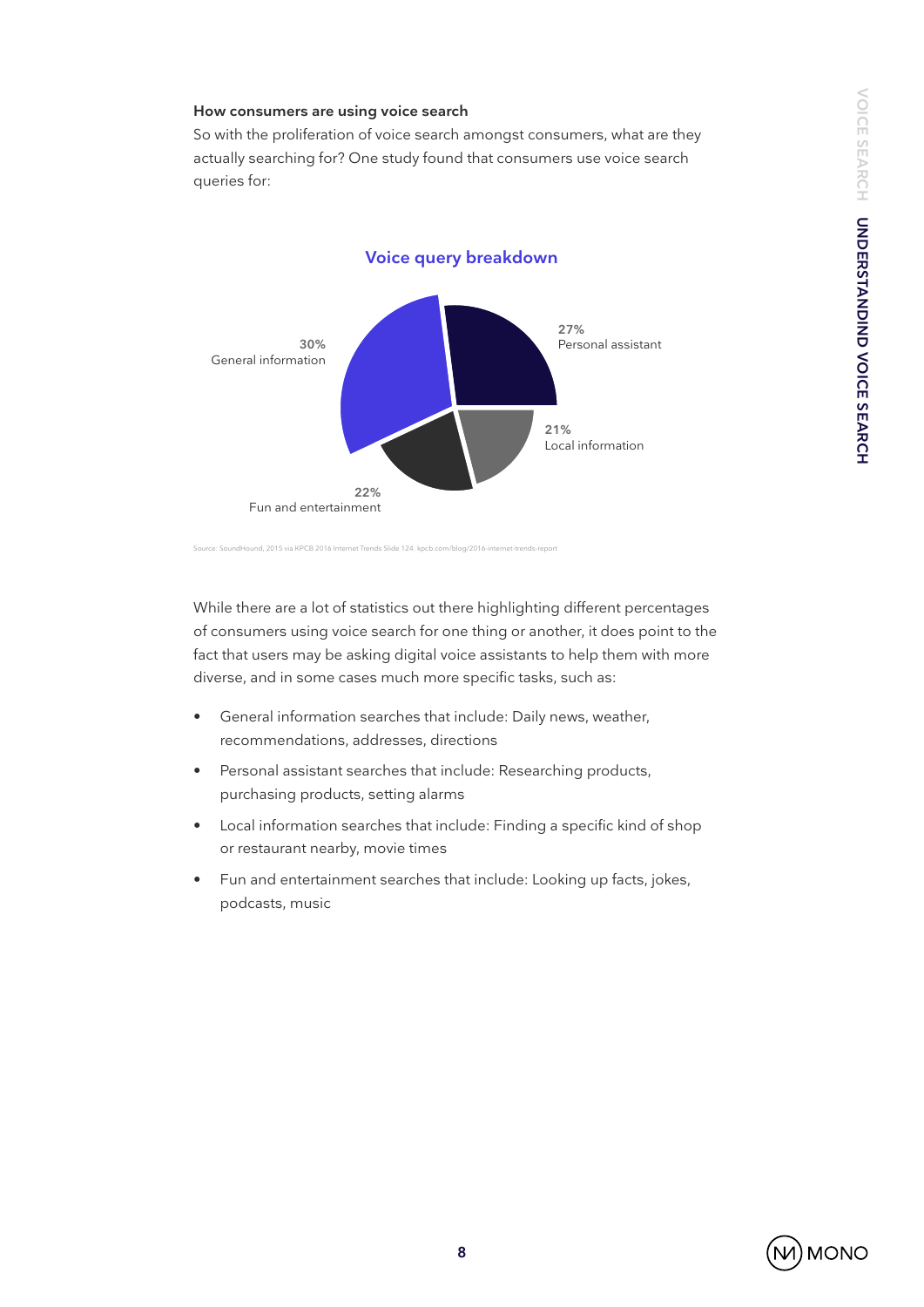## **2.3 WHY SHOULD IT MATTER TO SMBS?**

Big businesses are already investing heavily in voice search, ensuring that they are present in voice search query answers, and also for example in the form advertisements and sponsorships for news read by voice assistants. With limited time and budgets, small businesses are often the last to adopt digital marketing tactics, so how do they compete with big businesses that have already invested? Should they optimize their digital presence for voice search? Is it really worth the time and effort?

The answer is YES.

The Voice Search For Local Business study by BrightLocal<sup>6</sup> found that 46% of consumers use voice search to find local business information on a daily basis, and after getting information about local business via voice search:

- 28% of consumers call the business
- 27% visit their website
- 19% visit their location
- 18% continue to do more research on the business

#### **Voice search as part of the customer journey**

The numbers indicate that voice search truly is part of the customer journey and as consumers interact more with small businesses through voice, the more actions they seek to be able to take directly via voice. The same study found that:

- 46% would like to hear local businesses' prices in voice search results
- 41% would like to find out which products and services a local business sells or offers
- 40% would like to find out which products a local business has in stock

Here we can also ascertain that there is a real desire to use voice search for purchases, which again underlines the importance for SMBs to start leveraging this technology to grow their business.

6) BrightLocal, 2018, brightlocal.com/le

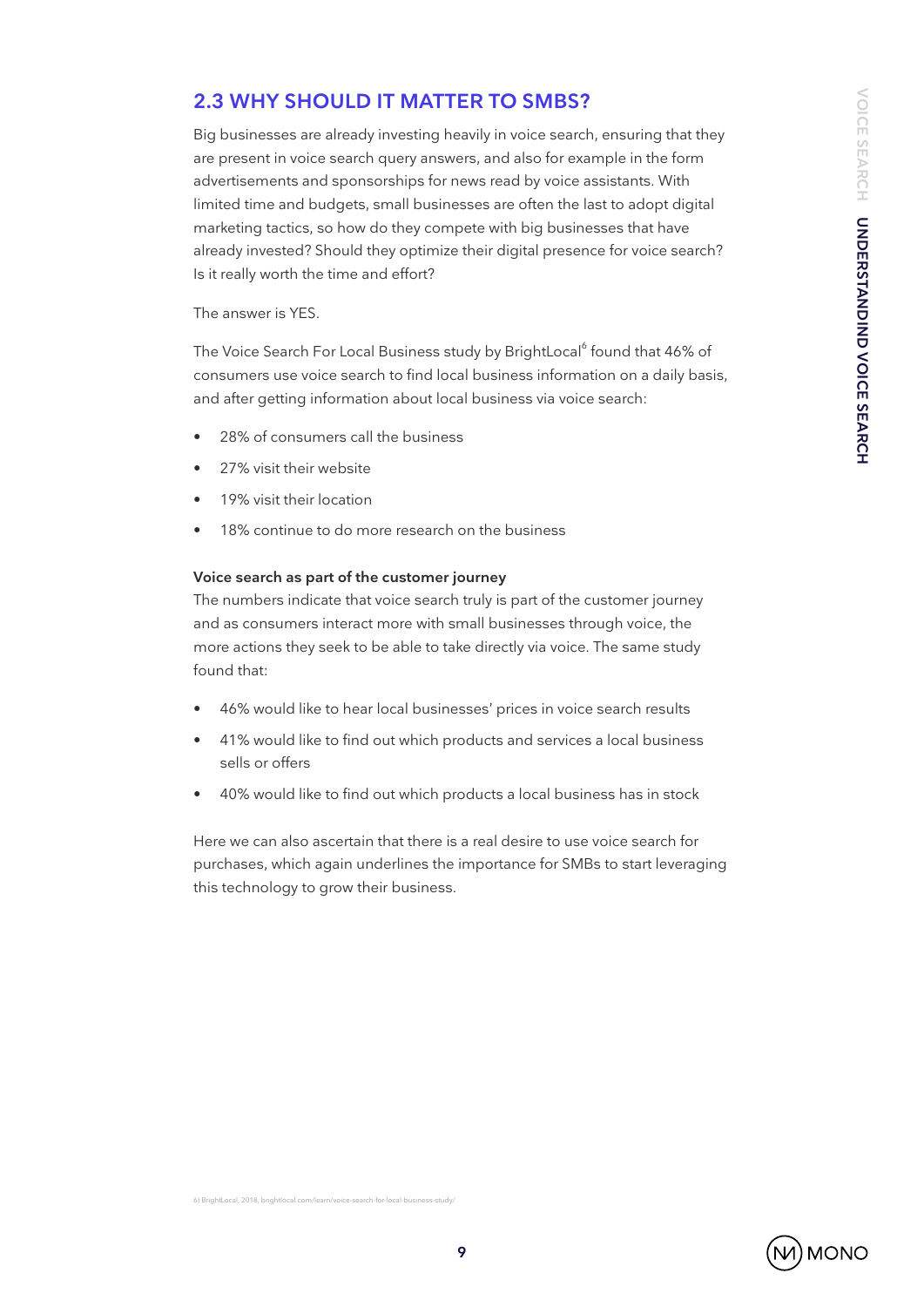### **Real-life example**



Wouldn't it be nice if Alexa could order from the highly-rated local Stefanos Pizzabar instead of Domino's? This shows just how important it is for local businesses to ensure their digital presence includes voice search, and that the voice-driven share of business doesn't just go to the big players.

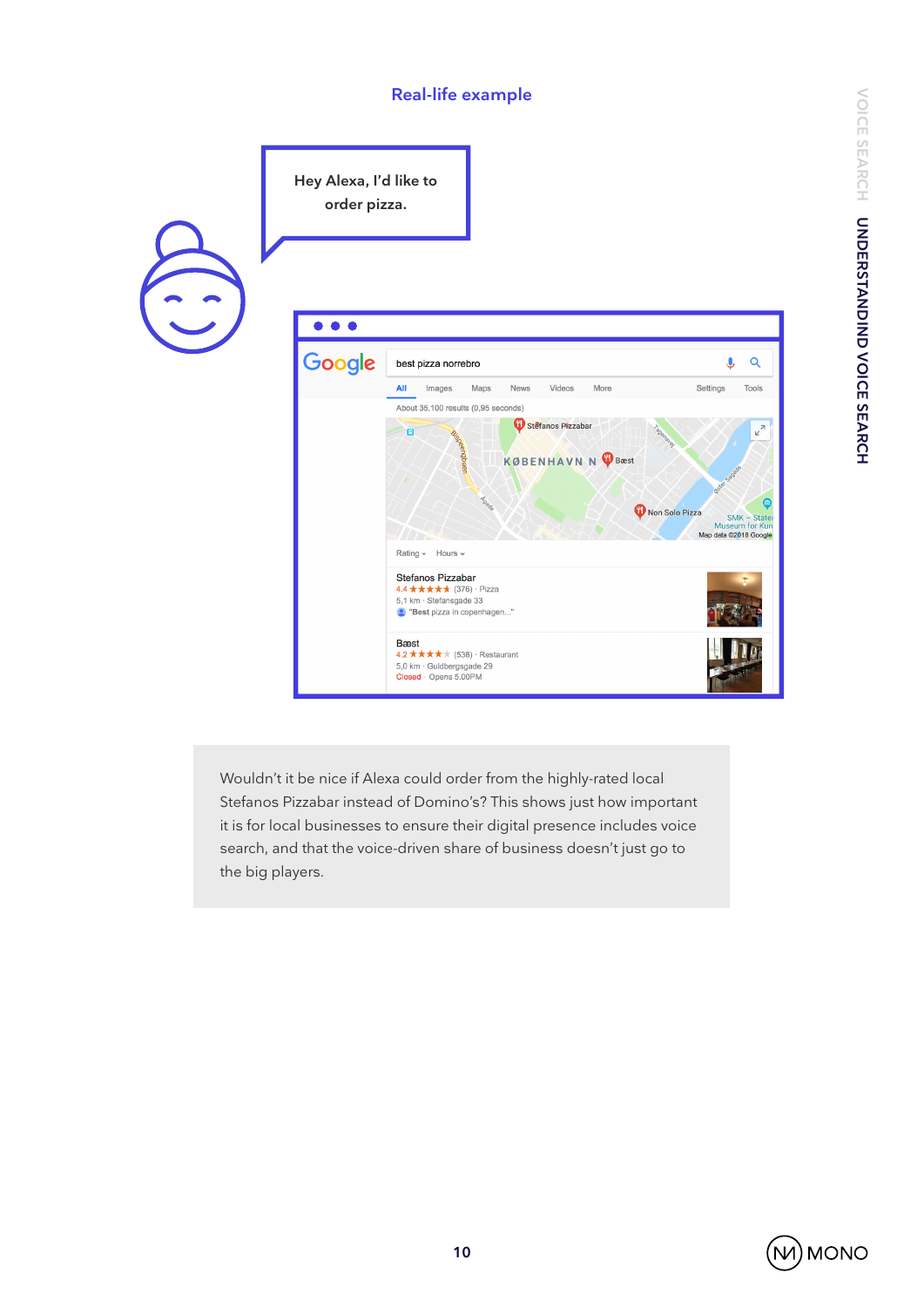# **PART 3: STRUCTURED DATA AND VOICE SEARCH**

Website content is a crucial component in providing users with a relevant search result. The claims that voice search will make websites irrelevant is short sighted and often fails to consider how the technical set up of how search queries are processed. Even more so than other types of search, voice search requires authoritative and structured content in order to give a single answer that is accurate and relevant. This makes websites' use of structured data and schema.org mark-up crucial to effectively answering voice search queries.

#### **What is structured data?**

Structured data is a standardized format that uses schema.org vocabulary and structured data formats, that marks up content so that specific web page and content can easily be identified. By using a standardized format, it is easier for search engines to classify the page content; for example, on a recipe page, what are the ingredients, the cooking time and temperature, the calories, and so on.

#### **Structured data formats:**

- JSON-LD (recommended by Google)
- **Microdata**
- RDFa

#### **Check your website**

Google has created a Structured Data Testing Tool, so you can check if your website is properly structured: search.google.com/structureddata/testing-toolcom/structured-data/testing-tool

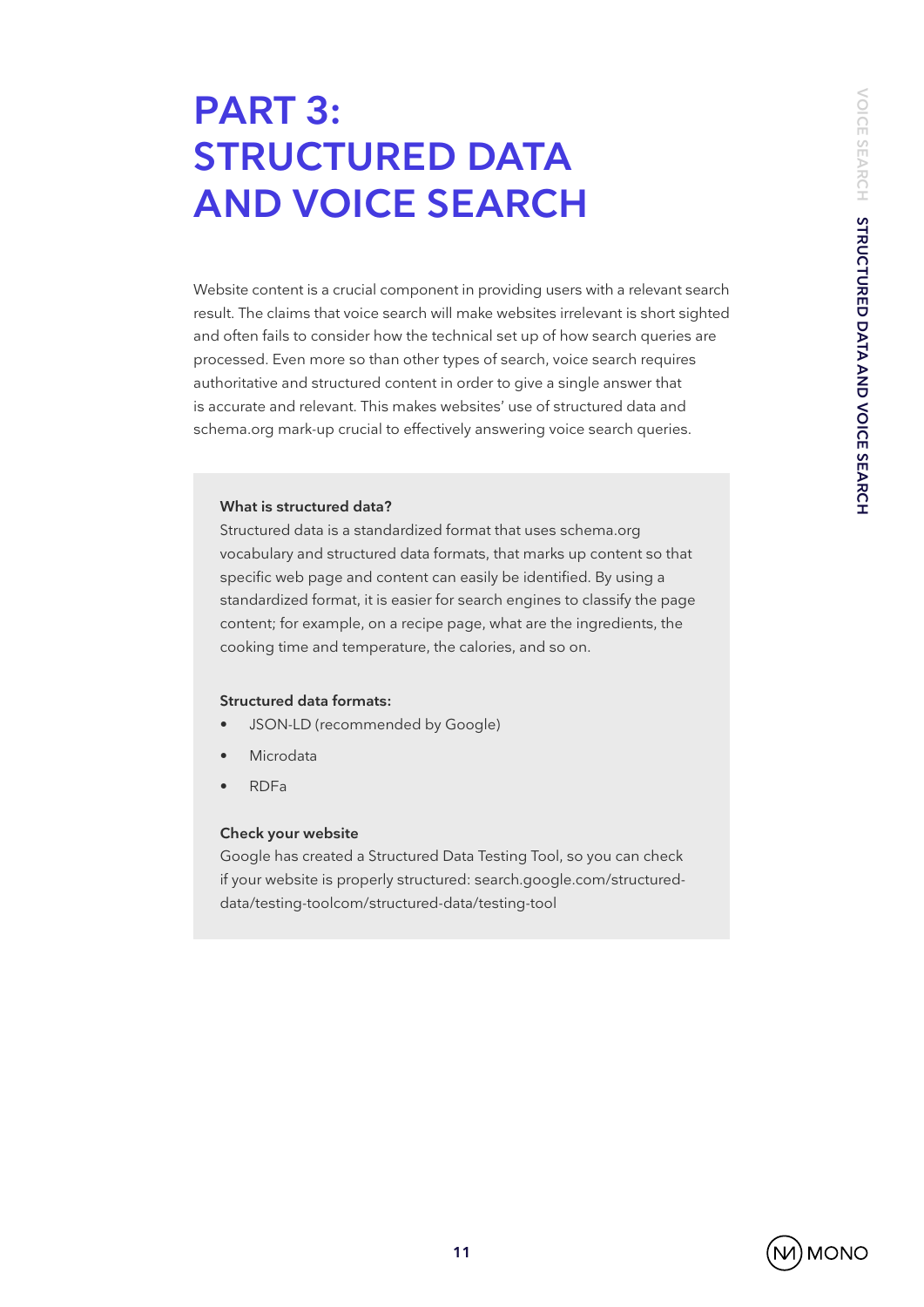## **3.1 WEBSITES AS AN AUTHORITATIVE SOURCE**

The challenge with all search is finding the most relevant and accurate information for the user. Search engines need to qualify and rank content in order to ensure the most accurate and relevant results for consumers. Thus, search engines aim to find results that are close to the user (distance), fulfill the intention of their search query (relevance) and is highly ranked (prominence). So when it comes to searches for local businesses, their proprietary business websites are the most natural and authoritative online source.



Consistency Authority Ownership

The business website is the only online real estate where a small business truly owns and controls the content (data) around their brand, unlike many other online marketing channels - for example Google My Business and Facebook Business pages. With the business information centrally structured and stored on the website, the website acts as a hub of where to find accurate information about SMBs, and can be used to drive consistency across the digital landscape.

### **3.2 WEBSITES DRIVE BRAND VOICE**

Consumers are becoming more comfortable speaking to voice-activated devices and digital voice assistants, and according to Google $^7$  owners of voice-activated speakers are open to receiving all kind of information from businesses, including:

- 52% would like to receive information about deals, sales and promotions from brands
- 48% want personalized tips and information to make their life easier
- 42% want information about upcoming events and activities
- 38% want access to customer service or support

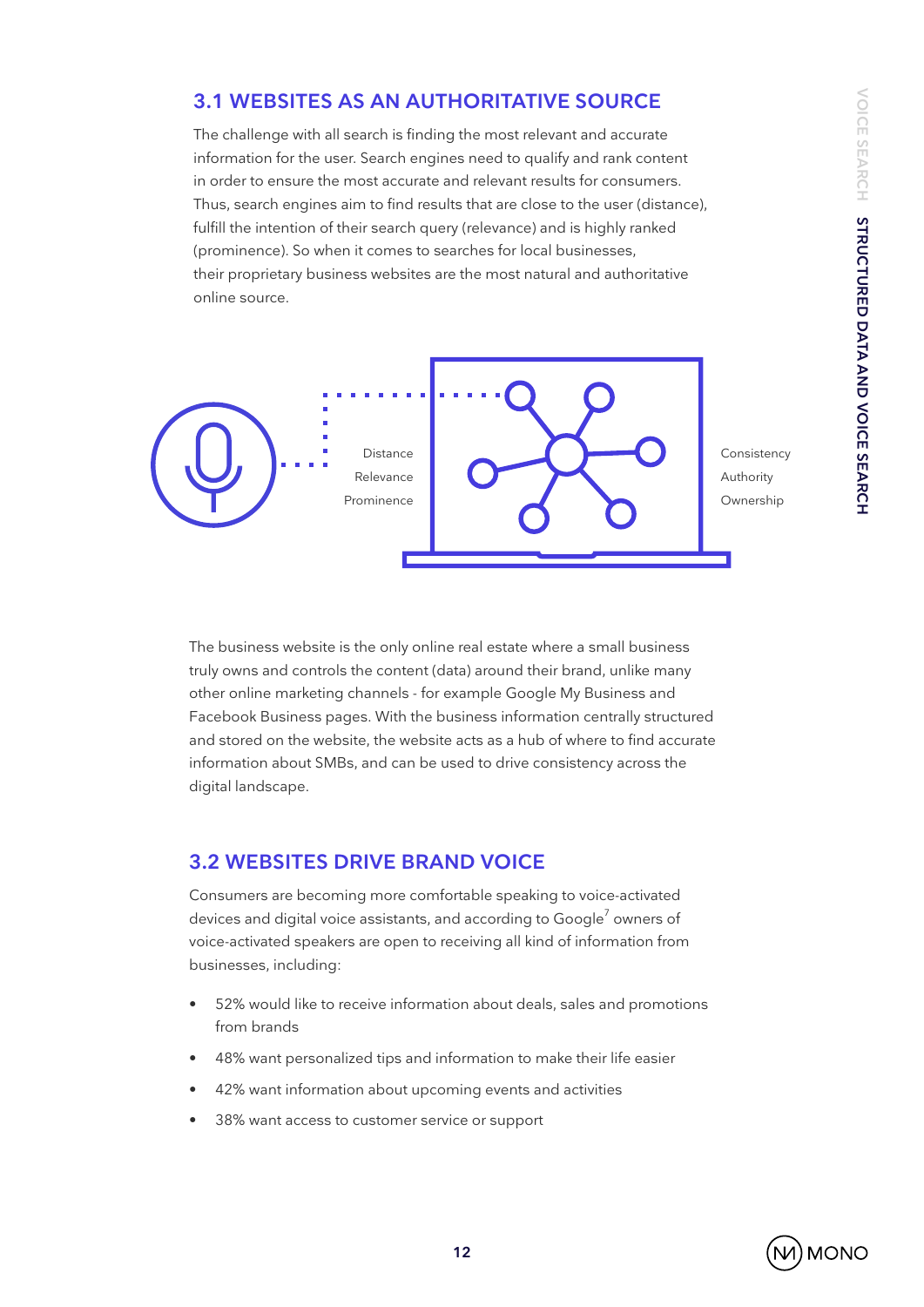VOICE SEARCH STRUCTURED DATA AND VOICE SEARCH **VOICE SEARCH STRUCTURED DATA AND VOICE SEARCH**

Just the same way a logo or color can visually represent a brand, the voice of brands will become more important as consumers increasingly engage via voice and build brand loyalty and recognition through voice activation.

By taking brand voice into consideration when writing website content, SMBs can ensure that their voice is heard just as loudly as the big companies. And while the incorporation of a brand's voice may still be in the future for most businesses, it will give businesses the ability to personify their brand and use it to drive more engagement from their customers.





7) Google, 2017, thinkwithgoogle.com/data-collections/voice-assistance-emerging-technologies/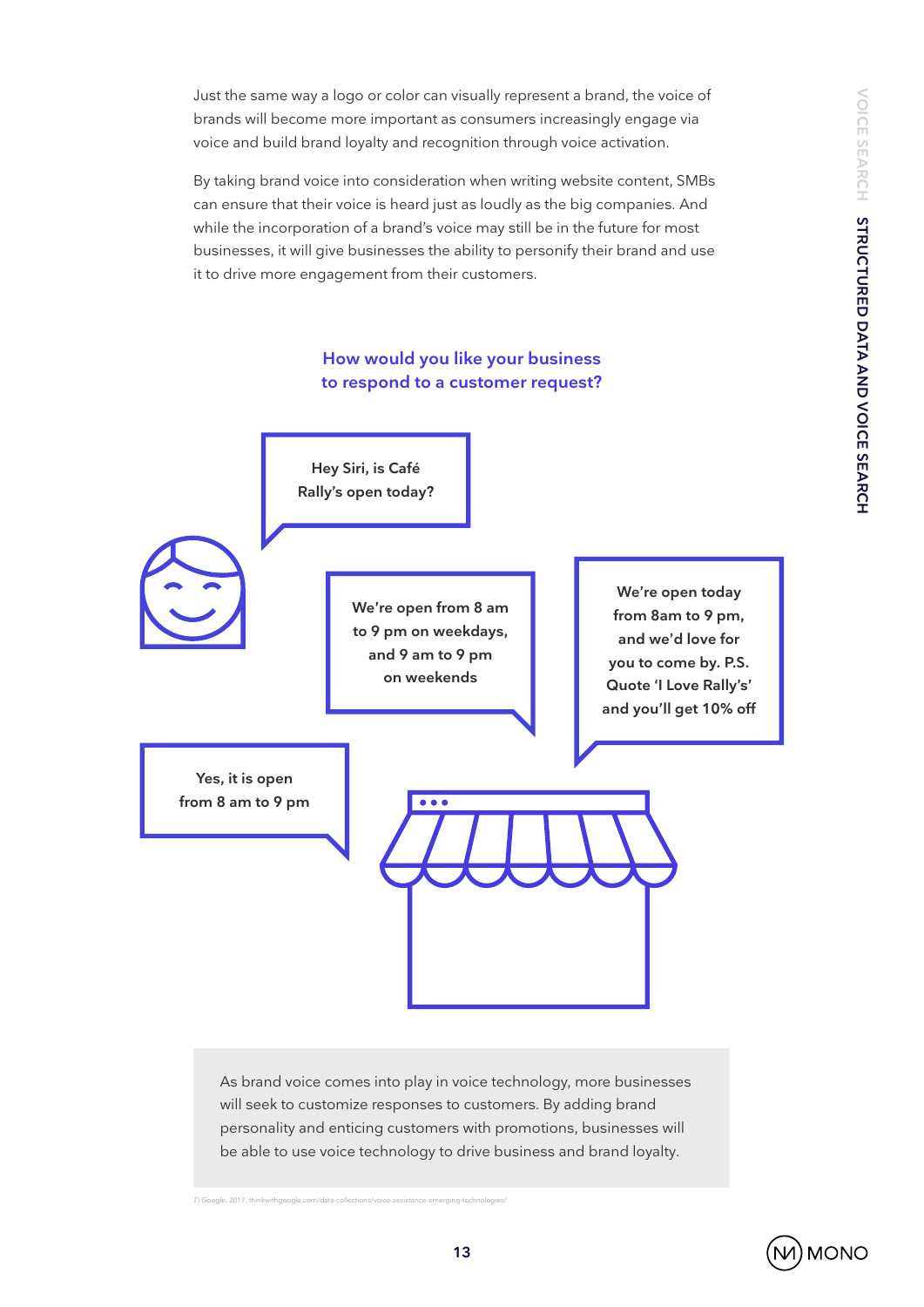# **PART 4: OPTIMIZING WEBSITES FOR VOICE SEARCH**

At Mono, we're dedicated to ensuring that our platform is always at the forefront of search engine optimization, including voice search. Our focus is to ensure that website content is structured to be easily crawled and understood by search engines, as well as secure the highest level of performance in terms of load speed, mobile responsiveness, W3C validation and more.

By continually ensuring best-in-class technical standards and integrating the use of JSON-LD markup into the core of our platform, we're not only able to drive the adoption of structured data by SMBs - but also help them successfully ensure that their business website is future proof as voice search and other web technology evolves.

### **4.1 STRUCTURED CONTENT**

Yes, content is still king. But today, content needs to be structured in order to provide search engines with quick insight into the meaning of the website's content. Mono's approach has been to ensure that best practice schema.org markup (based on JSON-LD and microdata formatting) has been seamlessly integrated into the platform wherever content is added.

Mono's use of structured data ensures that Google and other search engines can precisely and effectively understand the content on any webpage built on our platform. In addition to this, the extensive JSON-LD markup in the Mono Platform supports rich results, such as Google's Knowledge Panels, for increased visibility of the search engine result pages (SERP)

#### **Mono's approach to structured data**

Structured data is a fundamental part of the Mono Platform to ensure that an SMB's most important business information is always easily accessible for search engines. The Mono Platform currently supports a wide variety of content, including everything form opening hours to videos to payment methods, with more structured content fields being added all the time.

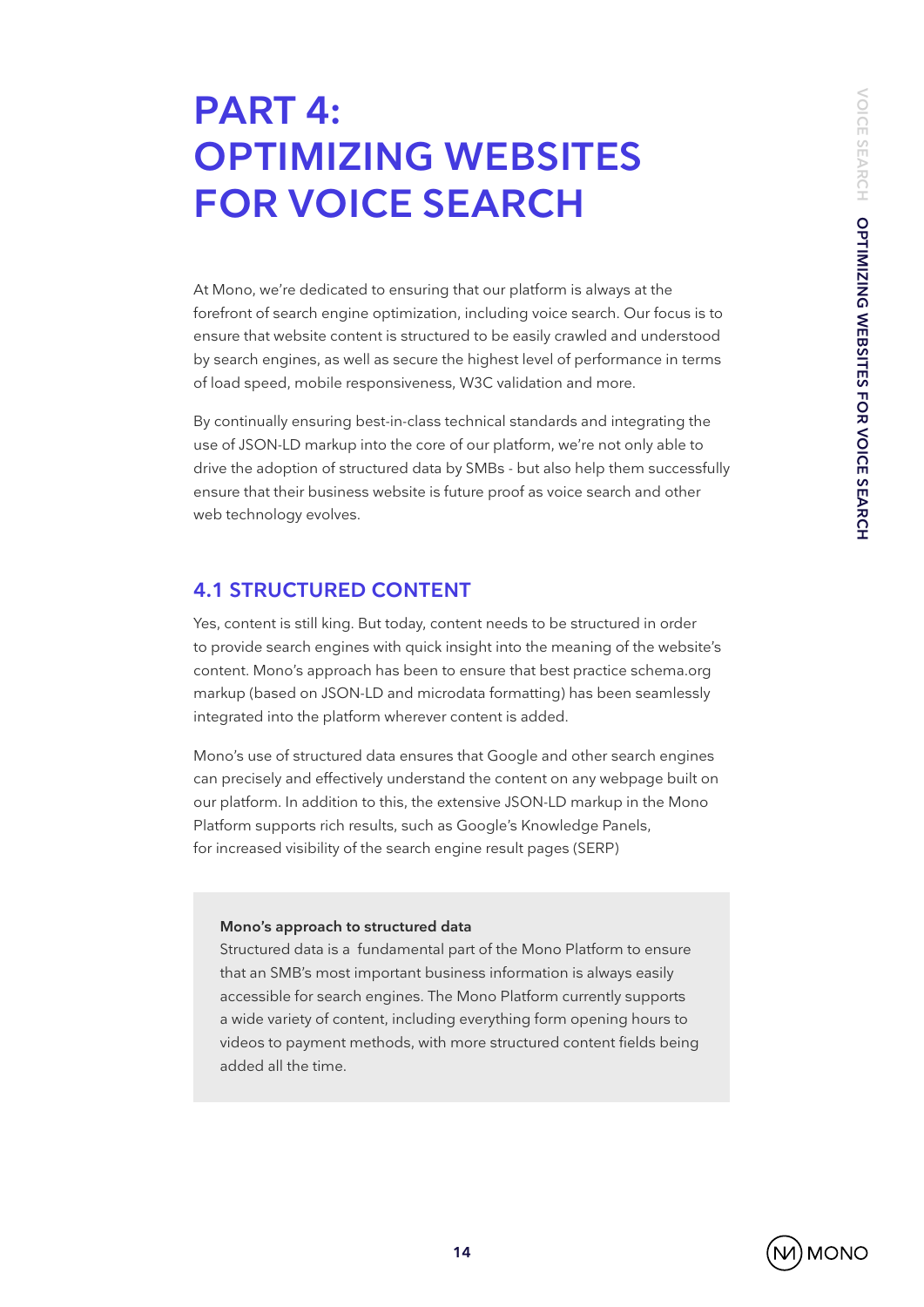### **4.2 EDITORIAL CONTENT**

- Understand your audience: Who they are (consumer segment, age, gender etc.) and how do they talk about your business (keywords)? Remember, for Google, it's a matchmaking game. By creating website content based on how a target audience perceives a business, optimizes the chances of becoming the end-destination for relevant search queries.
- Reviews build a reputation: Ensuring that small business websites have reviews that are properly marked up is important because popularity is a strong ranking factor in search engines. $^8$  Reviews combined with location when searching make a stronger chance for finding a relevant result.
- Consistency is key: Having an updated address and basic company information is vital, as varying information across the internet can confuse Google (and the user) and incorrect business information may be shown, or worse - show a competing business.

**"**In most cases, optimizing for voice search is no different than optimizing for showing up as an Instant Answer in Google. Google often uses those results as the initial voice search result. For many businesses, one of the trickiest problems is getting Google, Siri or Alexa to understand a query for their brand name, particularly those with unusual and/or long names.

We were working with a car dealer a few years ago where when you asked Siri for directions to their dealership, it would send you to another dealer in another part of the city that had a similar name. We solved this problem by making sure their business information was up to date in all of the known business data sources Apple uses and then getting employees of the business to query Siri several times and "train it" as to what the correct result was.**"**

– **Andrew Shotland, CEO of LocalSEOGuide**

• Natural language: When users speak to Google, they formulate search queries differently than in writing. Therefore, ensuring that website copy is written using natural language and makes use of long tail keywords, the bigger chance of relevance it will have to a voice search query. Creating dedicated pages or blog posts based on frequently asked questions (FAQ) is a great example of natural language content.

#### **What are long tail keywords?**

Long tail keywords are keywords that have three or more words, and are normally more specific to capture the attention of a specific target group.

8) LocalSEOGuide, 2017, localseoguide.com/guides/local-seo-ranking-factors/

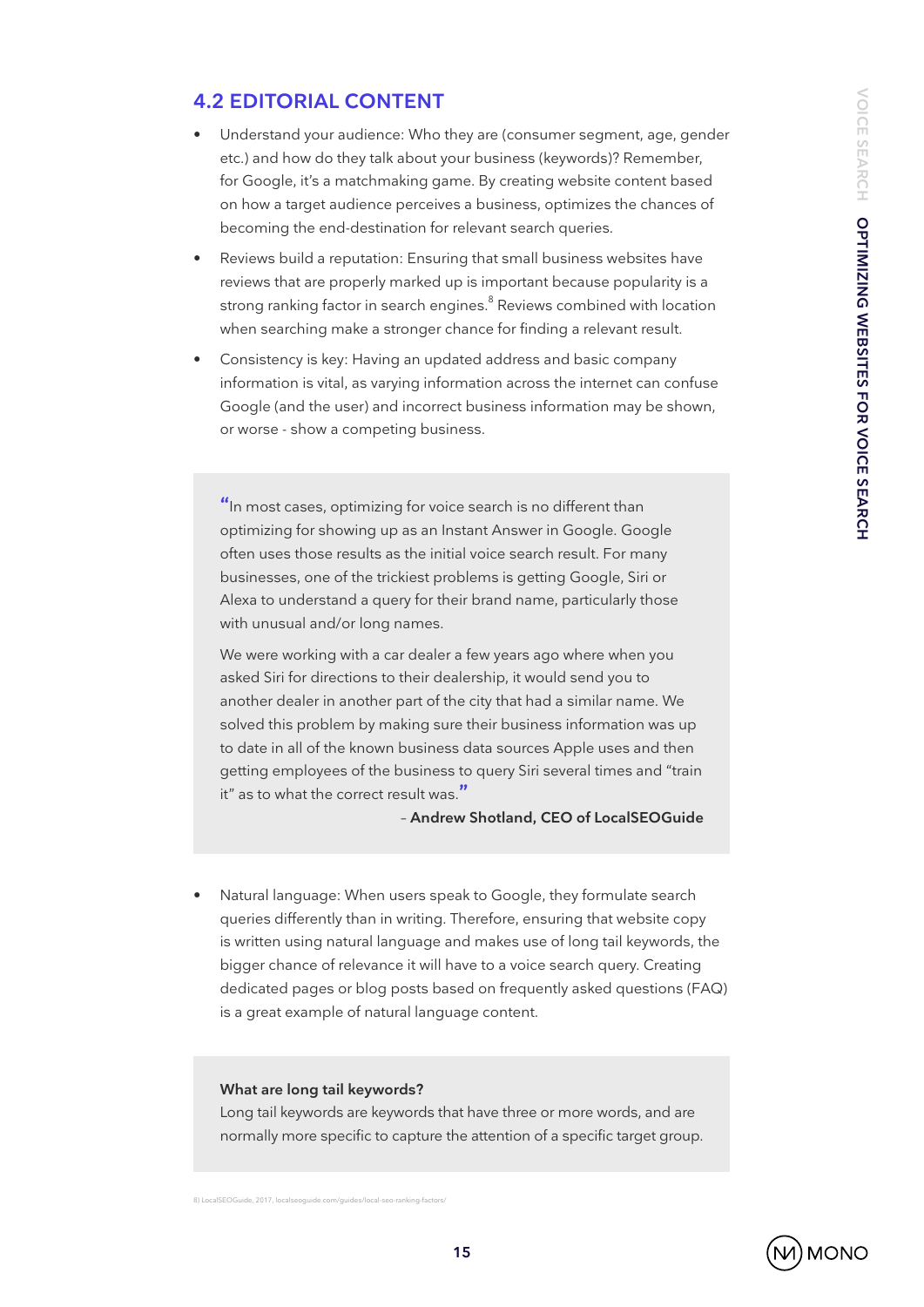# **PART 5: VOICE SEARCH – A NEW WAY TO DRIVE BUSINESS**

Voice search will, without a doubt, have an impact on small businesses going forward. The Voice Search for Local Business study by BrightLocal has already found that they would consider using voice search for a wide variety of local businesses, such as restaurants & cafés, grocery stores, clothing stores and more.



### **Which business types would you consider using voice search to find?**

or BrightLocal 2018

Even more so, voice search poses the opportunity for SMBs to drive business through direct bookings. The same study found that:

- 54% of consumers would like to use voice search to make a restaurant/ pub/bar reservation
- 35% to book a beauty appointment
- 35% to book a medical appointment
- 32% to buy directly from a business

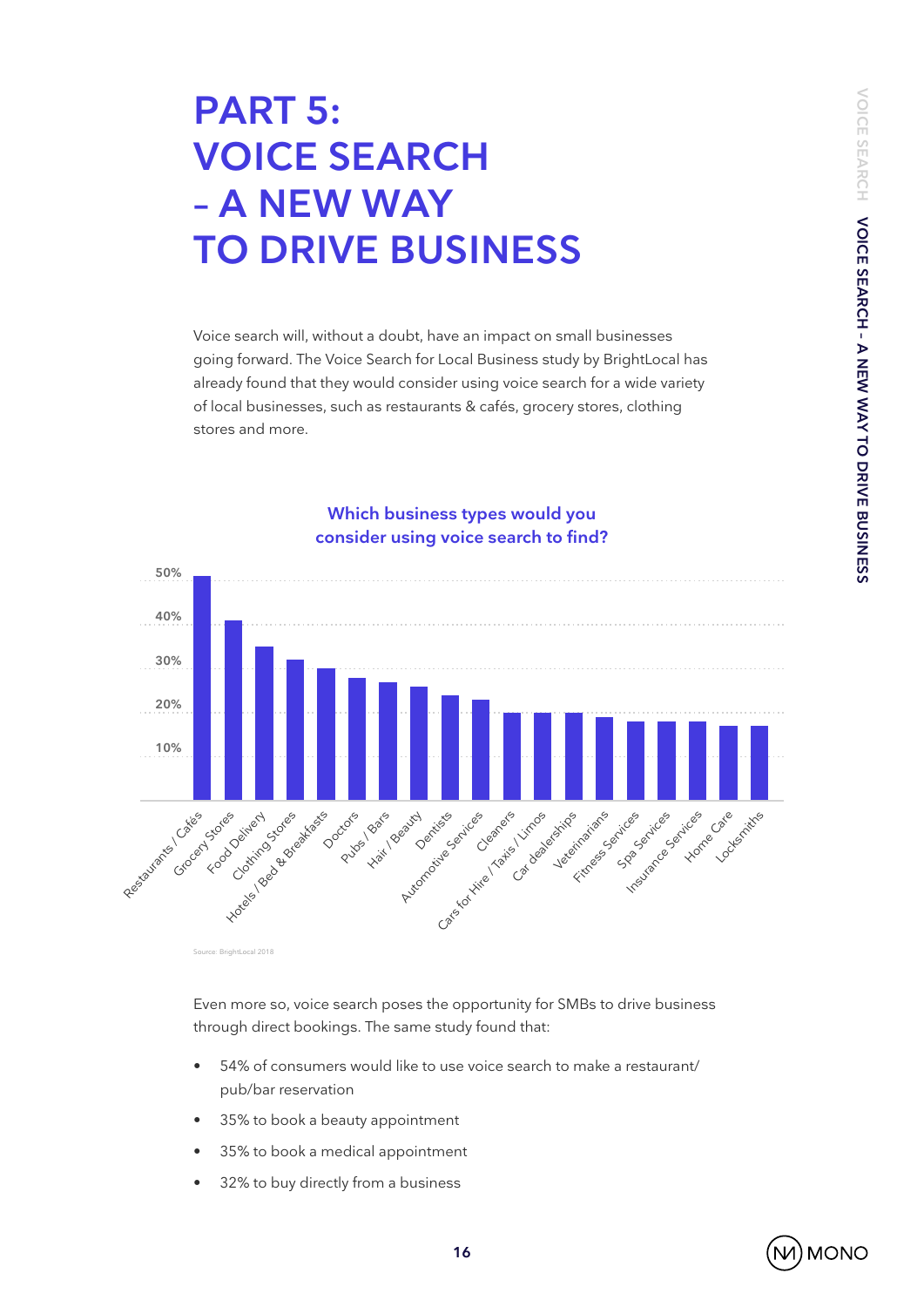Voice search is a real and viable channel for SMBs to drive leads and convert customers. Combined with artificial intelligence (AI), voice search will empower more intelligent and personalized answers for consumers.

#### **Voice for local search and exploration**

In the future, it's also likely that consumers will use voice for local search and exploration. By leveraging data on a user's prior preferences with their voice search query, the artificial intelligence behind digital assistants will be able to recommend products, venues and experience for the individual user. As such, voice technology and other evolving web technology has the opportunity to transform local search into local exploration, and drive new business to local consumers.

### **The future of voice search: Boost local**

**Hey Google, can you recommend a place for dinner within 2km?**

> **I've found 3 restaurants that fit your profile. Would you like me to read up their menus?**

Ben is 35 years old and on vacation in Paris with his wife and two young children. He is looking for a restaurant to eat at for dinner. Based on his prior restaurant preferences (affordable, family friendly, good service, minimum 4 star rating), search engines will be able to use this structured data to recommend several local restaurants for him, within his given distance range.

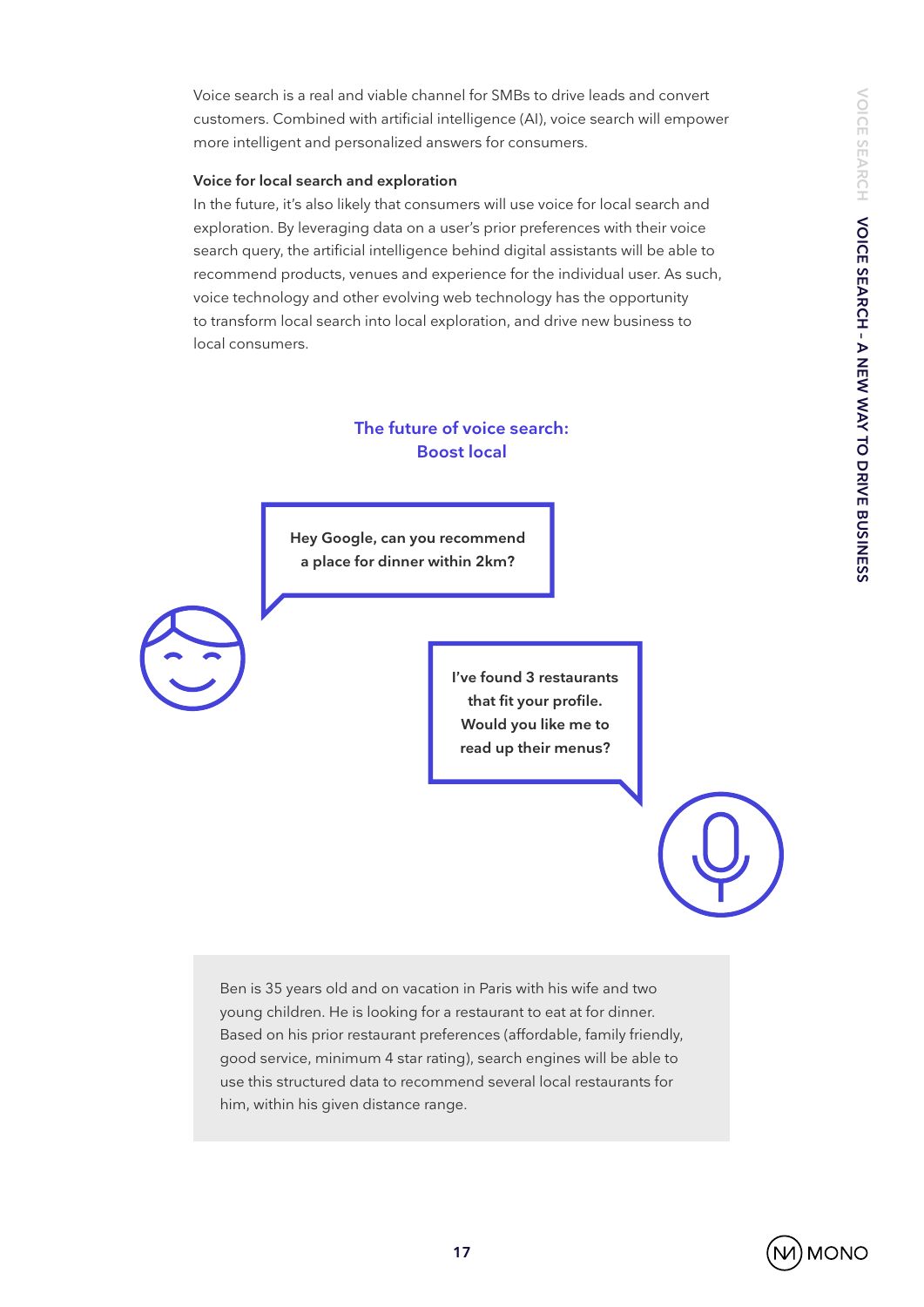# **PART 6: SUMMARY**

From the customer journey to brand loyalty, voice search has a clear impact on SMBs' marketing strategy including how they use their website.

The technology race for the best digital voice assistant is just beginning, and the use of voice technology is already having a significant impact on the customer journey. As these technologies race to win more usage, there will be a focus on making digital assistants increasingly intelligent and adding more advanced capabilities.

As digital assistants grow more complex, the use of structured data will remain an important way for search engines to find authoritative answers for voice search queries. Structured data itself will also evolve to include ever more types of data and data-driven interaction, such as scheduling, further blurring the line between what consumers interpret as voice search and digital voice assistance.

To put it simply - SMB websites need to be more advanced than ever before, making use of structured data in the website is vital to ensure small businesses succeed in being found via voice search. With the Mono Platform, small business owners can rest assured that structured data makes their website not only relevant now, but also in the future.